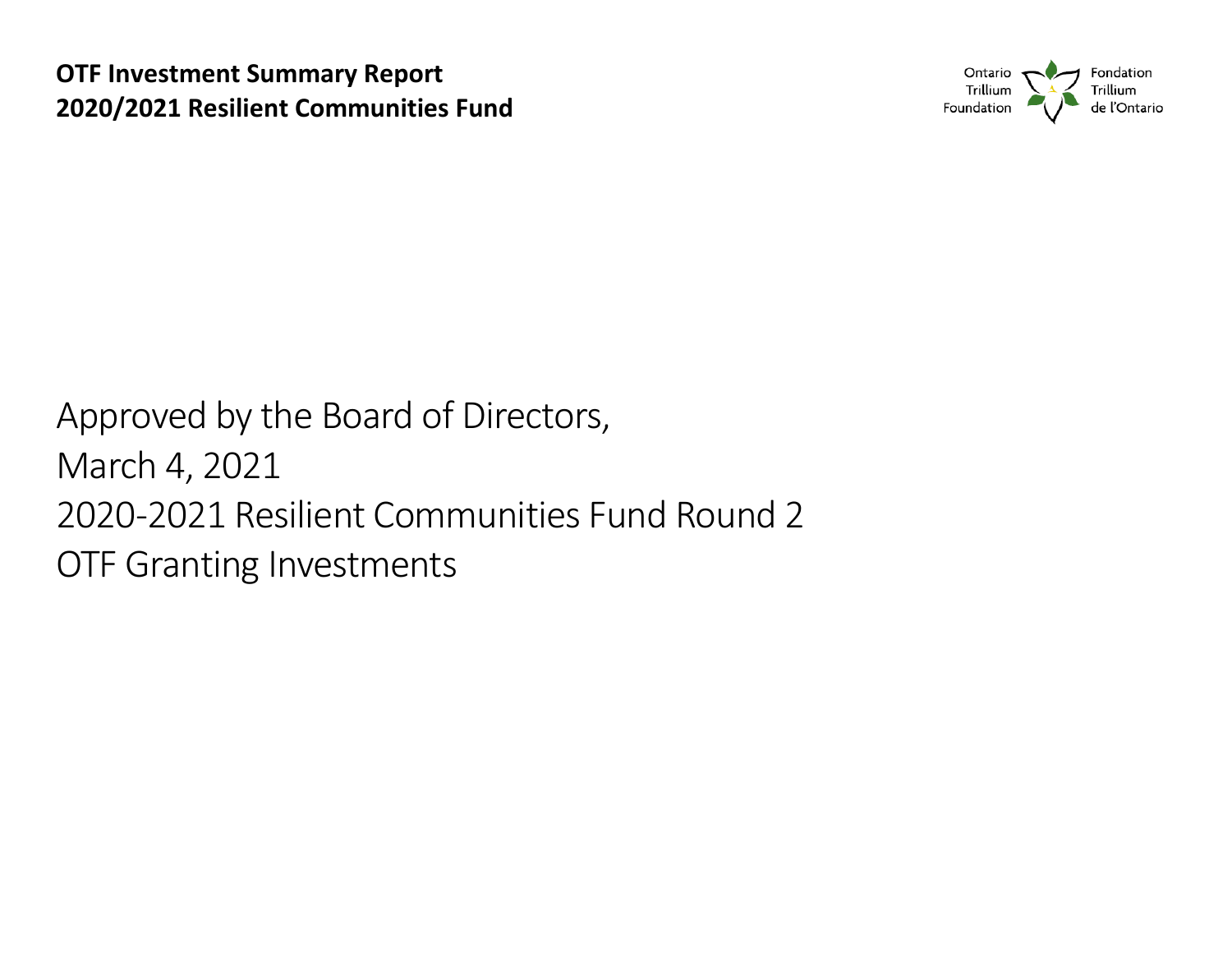### Introduction



 As the COVID-19 pandemic nears the 1-year mark and Ontario emerges from a second province-wide lockdown, the impacts of the coronavirus distancing protocols or remotely, and challenges generating revenue with fundraising and fee-based services on pause. remain an ever-present force that shapes our day to day lives. The nonprofit sector continues to face many of the challenges first experienced in the Spring of 2020, including closure of non-essential services, the need to adapt in order to safely deliver programs and services under social

In the Spring of 2020, OTF responded to these new realities by designing a fund, in consultation with the sector, that would shift its funding focus to support community non-profit organizations to re-cover and stabilize from the impacts of COVID-19 by re-building their capacity in order to more effectively meet the new and existing needs of communities.

The Resilient Communities Fund provides between \$5,000 and \$150,000 to eligible organizations for up to 1 year to:

- $\circ$  Adapt delivery of programs and services to meet the needs of community, employees, and volunteers
- $\circ$  Create and or adopt new approaches for organizations to work together to meet the needs of communities
- $\circ$  Equip board members and employees with supports to implement new approaches, prepare for change, and build resiliency
- o Improve and increase ability to access financial resources and develop new and/or alternative sources of revenues
- $\circ$  Procure equipment or renovate spaces to meet the changing needs of the organization

 meet new and increased demand for services and deliver on their mission or mandate at full capacity. By investing in projects through the Resilient Communities Fund, we expect to see more organizations able to not only continue operations, but to

 The following report will provide a summary and analysis of recommendations of the Grant Review Teams for the December 2020 deadline of the Resilient Communities Fund.

#### **Contents**

Schedule 1: Executive Summary Schedule 2: Resilient Community Fund Investments Schedule 3: Concluding remarks Appendix A: List of Recommended Applications for Board Approval Appendix B: List of Declined Applications for Board Approval Appendix C: List of Technically Declined Applications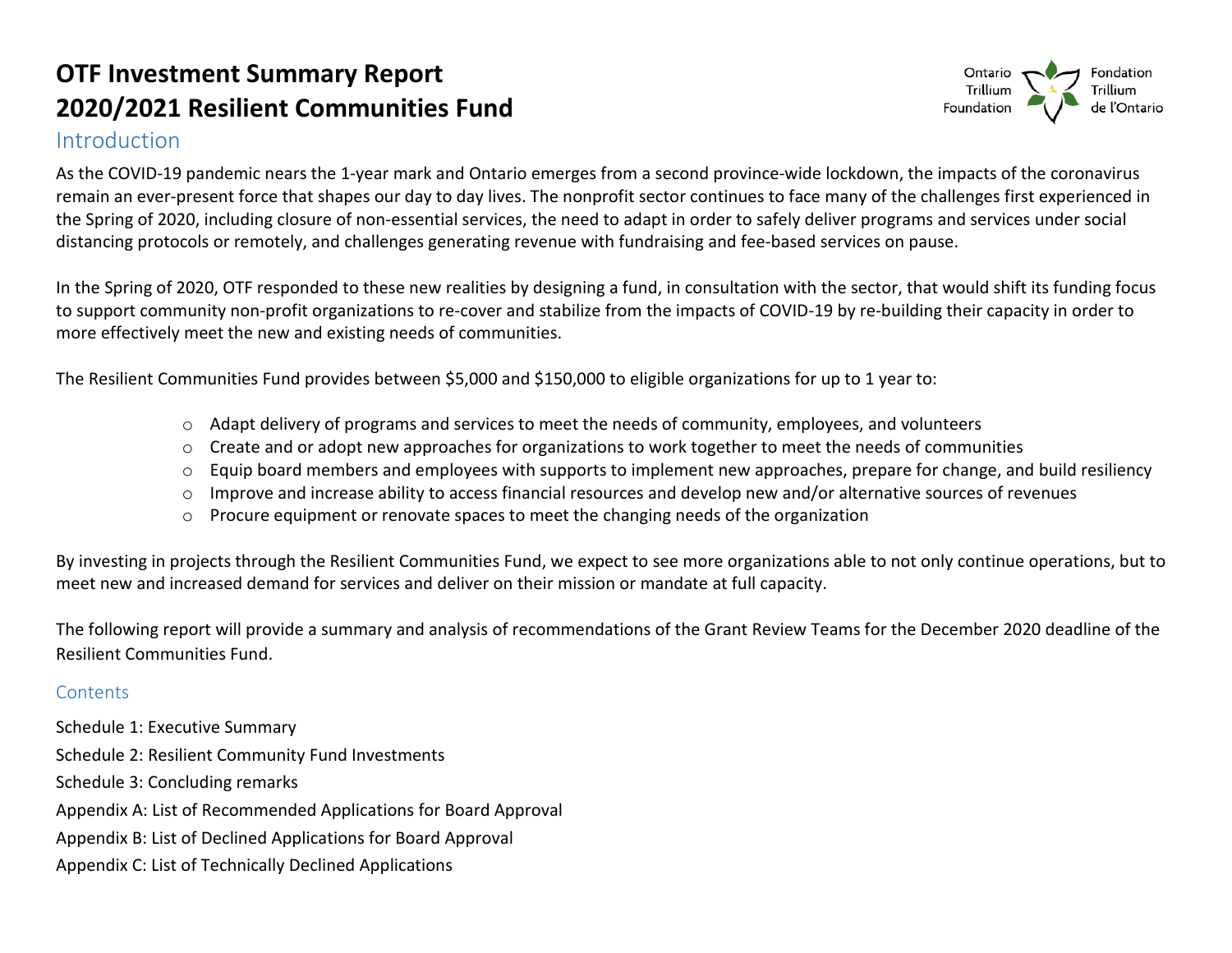

Schedule 1: Executive Summary

1.1 Cycle highlights:

- **2,626 applications** were received this cycle, **requesting \$226.5M** for organizational recovery and rebuilding initiatives, representing a 49% increase in demand from Round 1 in September of 2020.
- The Board of Directors **approved 559 projects totalling \$42.2M**.
- • The **demand rate is \$5.37** requested for every dollar approved, a 45% increase from Round 1.  $\bullet$
- • Projects with an **Ontario Mandate** remain **extremely competitive**. The **demand rate was \$10.58** requested for every dollar approved, a **16%**   $\bullet$ **increase** from Round 1.
- Demand rates from ACMS (\$6.25), MNPST (\$8.45) and Northwestern (\$7.95) catchments were more than double their rates in Round 1
- At **40%, Connected People** organizations continue to receive the **highest share** of approved investments
- At **3%, Green People** organizations continue to receive the **smallest share** of approved investments
- $\bullet$ • **Ability to generate revenue (78%)**, **deliver program or services due to insufficient infrastructure or technology (79%)**, and **meet demand for services (74%)** remain the 3 most frequently identified **impacts of COVID-19** on successful applicant organizations.
- Consistent with Round 1, the most frequently identified **project outcome** of approved investments, selected by **74% of proposals**, was "**adapt or re-imagine the delivery of programs and services** to meet the needs of community, employees, and volunteers"
- The second most frequently identified outcome, selected by **64% of approved proposals**, was "**procure equipment or renovate spaces** to meet the changing needs of the organization, its programs and services, and adapt to new ways of working"
- **1.8% of approvals** are going to projects **serving Black communities, 3.9%** to projects serving **Indigenous communities**, and **5.2%** to projects serving **other racialized groups**.
- **18%** of approved investments will **benefit rural or small communities;** and **61.7% will benefit urban centres**.32% of applicants (830) were deemed ineligible at the Organization Assessment stage. Of these, 28% were declined due to not having a community presence and reputation for direct delivery of programs and services benefiting people in Ontario
- **91% of GRT members scored all applications assigned to them,** indicative of sustained high engagement during this period of increased high demand.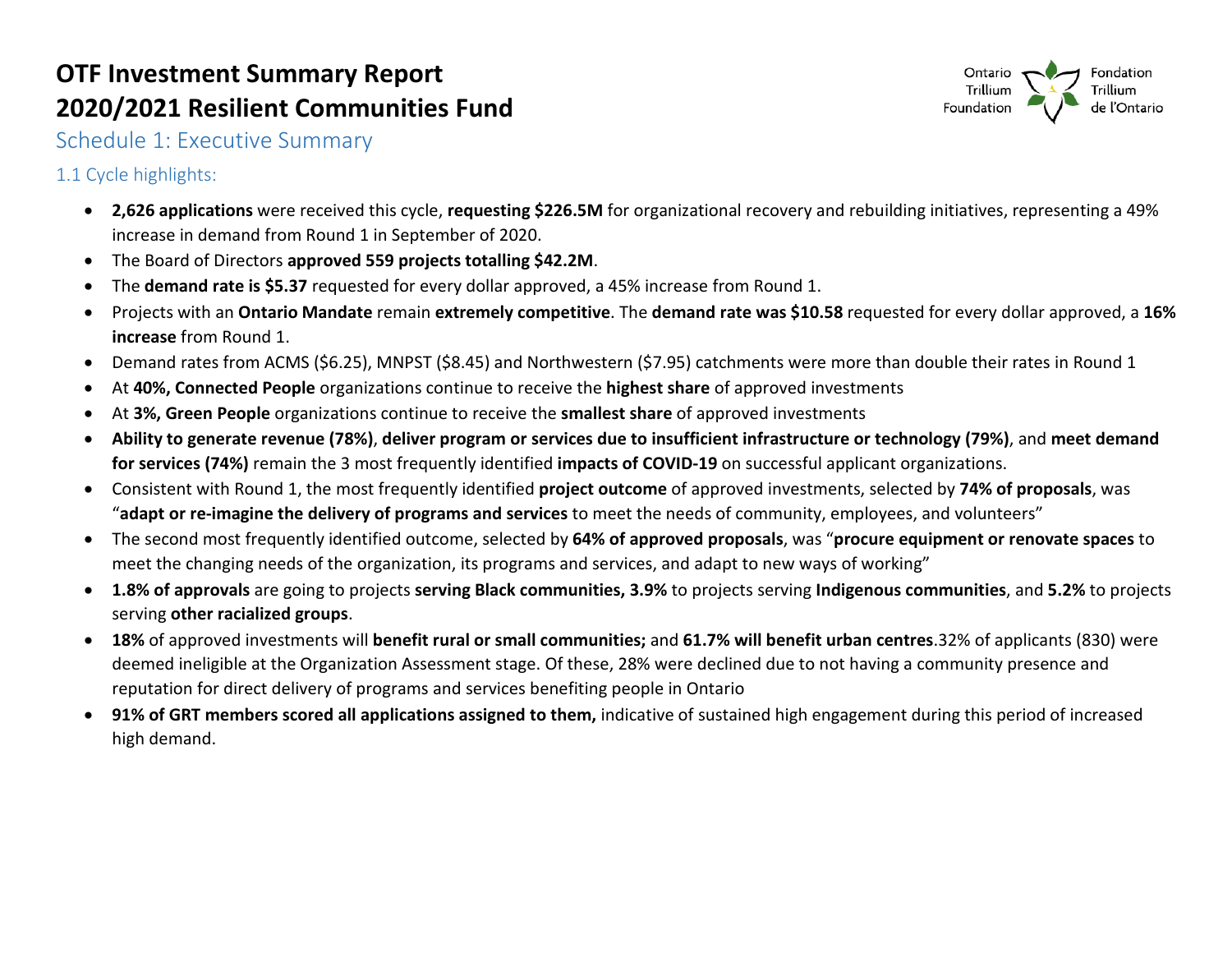

1.2 Action Area Noteworthy Grants

Below, we highlight some of the initiatives that are being recommended:

#### Active People

 The Board of Directors approved a **\$5.7M investment into 71 organizations** in the Active People Action Area through the Resilient Communities Fund.

 **equipment** that will ensure **safe delivery of its canoe, kayak and dragon boat programming**. The organization's recovery strategy includes training physical distancing related to boat storage, safety boats and dock space, and development of a marketing and fundraising plan. These initiatives will support the organization's return to delivering programming to a full complement of participants in 2021. With the support of a **\$15,500** investment over 6 months, the **Peterborough Canoe and Kayak Club will adapt programming and purchase**  of staff, volunteers and participants in COVID 19 health and safety protocols, smaller class sizes with the addition of an assistant coach, improved

#### Connected People

This cycle, **\$16.7M worth of investments** to support **199 organizations** in the Connected People Action Area across the province are approved.

 **equipment** to reconfigure their urban agriculture/Green Barn spaces. The Stop has pivoted its strategy from primarily offering community programming to meeting urgent food needs by **providing culturally-specific food, medicine, and produce** to community, especially Black and Indigenous community members, during the pandemic. The OTF grant will enable The Stop to safely double its food production capacity during the  pandemic and **re-imagine its post-Covid Community Gardens and Social Enterprise programs** in consultation with community during recovery. With the support of a **\$118,500 grant over 12 months**, **The Stop Community Food Centre in Toronto** will **adapt programming and purchase**  Additionally, these changes will enable them to emerge from the pandemic with a more resilient, accessible, hybrid space, with more effective food, garden, and program access for their target communities: marginalized and low-income residents of Toronto's West End, with a focus on BIPOC and immigrant Canadians.

#### Green People

An investment of **\$1.1M into 19 organizations** in the Green People Action Area is being approved to build resiliency.

 With the support of a **\$11,700 OTF grant over 6 months**, the **Wye Wildlife Centre of Midland, Ontario**, aims to deliver on its mission by expanding renovate the outdoor learning center to expand it availability to 9 months of the year. This will aid in the recovery from the impacts of COVID-19 as the renovation of space will allow for social distancing, help reduce the risk of COVID-19 and extend outdoor environmental programs. In addition, and upgrading their outdoor learning space, **increasing access to environmental camps and programs throughout the year**. The Centre will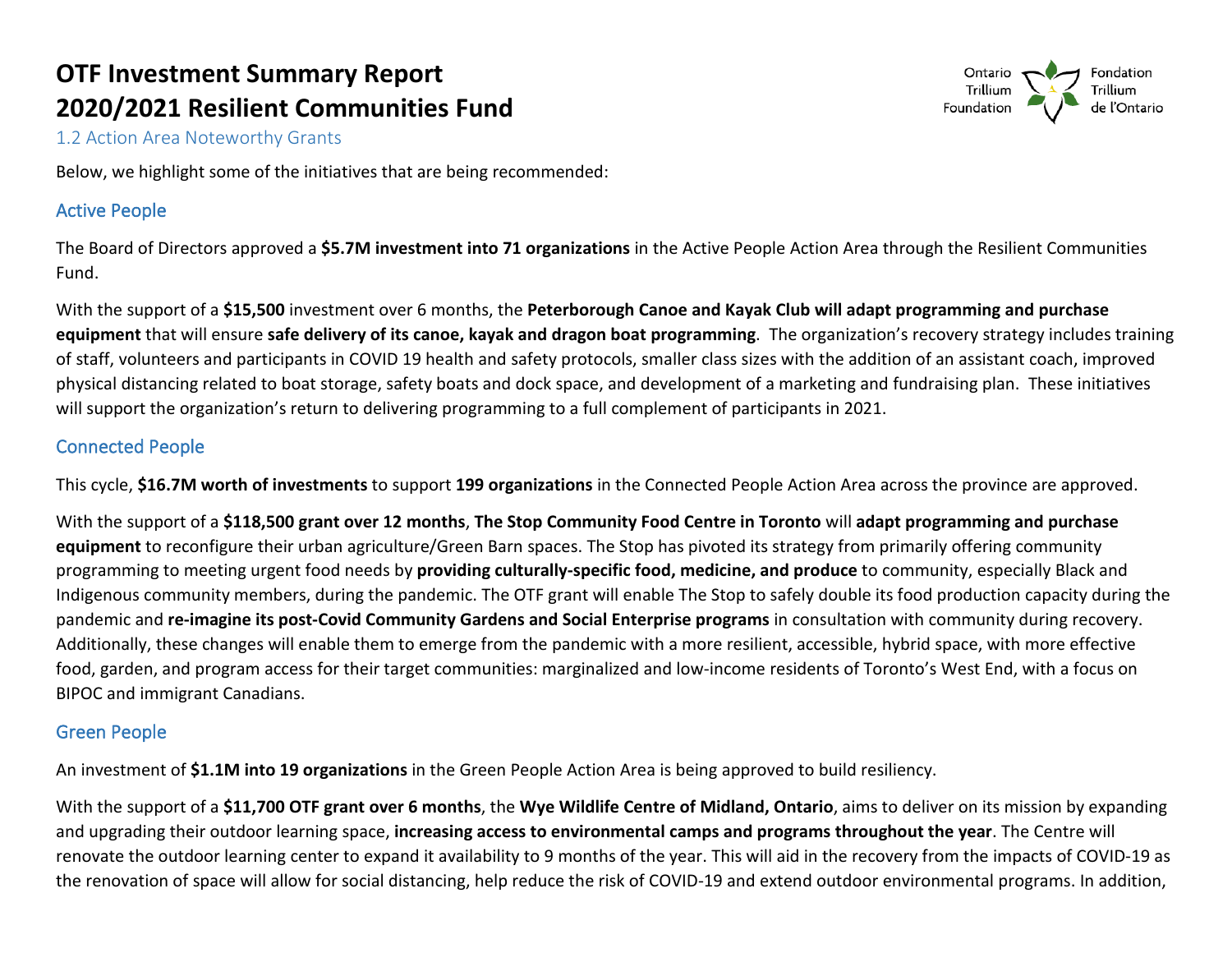

 **preservation of wildlife and natural heritage spaces**. they will **upgrade their technology to allow for virtual programs**. This project will be accessible to the general public as it will **aim to promote the** 

#### Inspired People

An investment of **\$8.6M** across **138 organizations** is approved to Inspired People organizations this cycle.

 **Indigenous library services and programs in the Wallaceburg area** while the library remains closed to the public due to COVID-19. The organization will purchase a desktop with a webcam, scanner, flash drives and audio capabilities to **adapt its virtual storytelling programs through Walpole Island First Nation in the Bkejwanong Territory**, through the support of a **\$5,900 OTF grant**, **will adapt and re-imagine the delivery of zoom, social media, radio and will create an Indigenous-themed website**. Grab and Go totes for children and educators will be purchased to implement safe curbside pick-up of crafting supplies, activities and books.

 **Les Compagnons des francs loisirs** will build the digital infrastructure it requires to **transform their program delivery to a virtual model**, enabling them to deliver on their mission of connecting people with francophone culture, heritage and art experiences. With the support of a **\$92,100 OTF grant**, the organization's **recovery strategy will focus on adapting and re-imagining their cultural and artistic programming** by procuring the necessary technological infrastructure required to make the shift and increase their ability to access financial resources and sources of revenues. The project will support the organization to rebuild and recover from the impacts of COVID-19 by offering sustainable digital artistic and cultural experiences **to 9,000 Francophones and 3,000 Francophone students in the North Bay area**.

### Promising Young People

 This round the Board of Directors approved nearly **\$6M of investments in 81 organizations** in the Promising Young People Action Area.

 **(BBBS) of Windsor Essex**, located in Windsor, will merge with two other BBBS organizations in Sarnia Lambton and Chatham Kent. While the **over 12 months**, BBBS will undertake comprehensive **change management** work to increase its regional Board governance capability, **identify opportunities for alternative financing strategies** such as public-private partnerships, and fulsome Strategic Planning process for board, staff and Big Brothers Big Sisters (BBBS) agencies in Windsor Essex, Sarnia Lambton and Chatham Kent have been impacted greatly since the rise of COVID-19. Fundraising events have had to be cancelled in all three agencies, leaving large financial losses in each. In response, **Big Brothers Big Sisters**  merger will stabilize funds for programming, it will require substantial change management processes to be successful. With a **\$132,200 OTF grant**  other stakeholders, to lay the foundation for BBBS' work serving youth in Essex County going forward.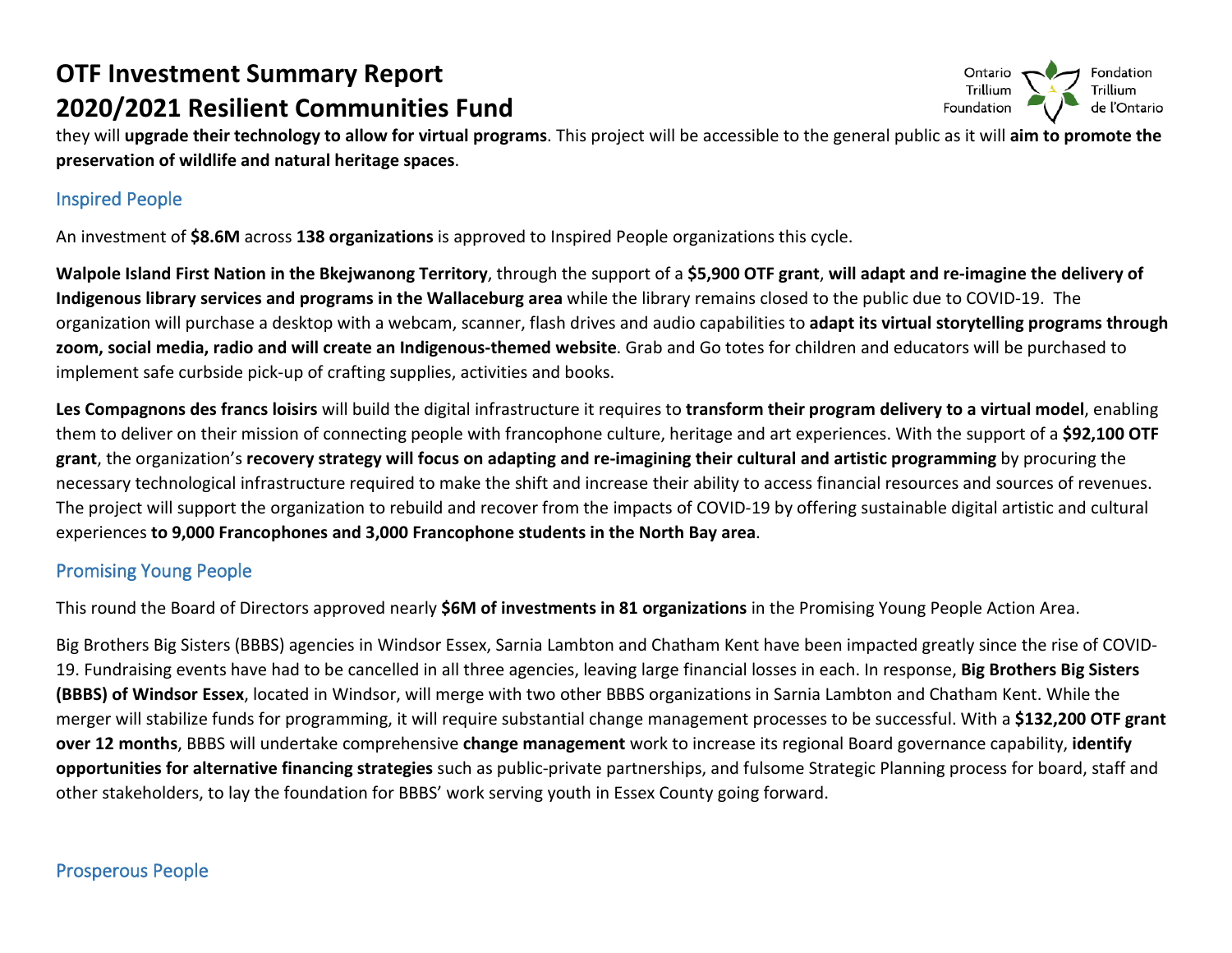**\$4.0M in investments to support 51 organizations** is being recommended this cycle **for organizations in the Prosperous People Action Area.** 

 citizens who are homeless. The organization will **purchase a security system and room dividers** to ensure that people can safely distance while With a **\$32,600 OTF grant** over **12 months**, **Cambridge Shelter Corporation** will respond to the health and safety needs of Cambridge's vulnerable bedding in the shelter. This grant is a direct **response to a significant community need to prevent the spread of COVID-19** amongst individuals living **in high-risk congregate facilities**.

### 1.3 Sign-Offs

Sign-Off from Chairs: Each GRT Chair has signed off on the recommendations of their GRT.

 Compliance with OTF Policy: The Vice-President, Community Investments has reviewed granting policy compliance. The Vice-President, Community Investments confirms that all recommended grants are within the granting policies of the Foundation.

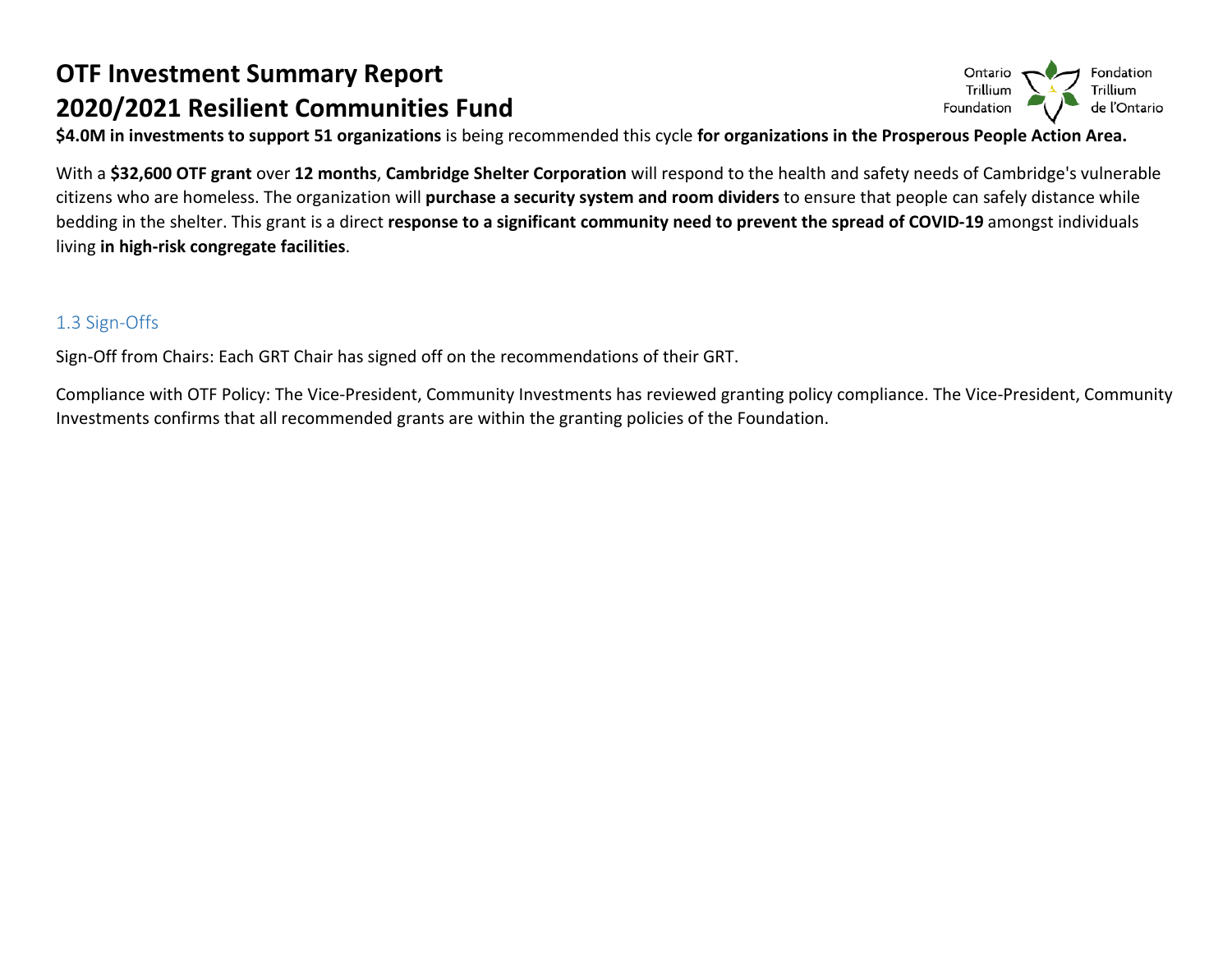Schedule 2: Resilient Communities Fund Investments

### 2.1 Demand Overview

 to top the demand ratio this cycle, with \$10.58 requested per dollar approved. Demand ratios from ACMS, MNPST and Northwestern are double The demand ratio this cycle is \$5.37 requested for every dollar approved, a 45% increase from Round 1. The Ontario Mandate catchment continues that of last RCF cycle, with top budget line requests centered on Capital expenditures in all three catchments.



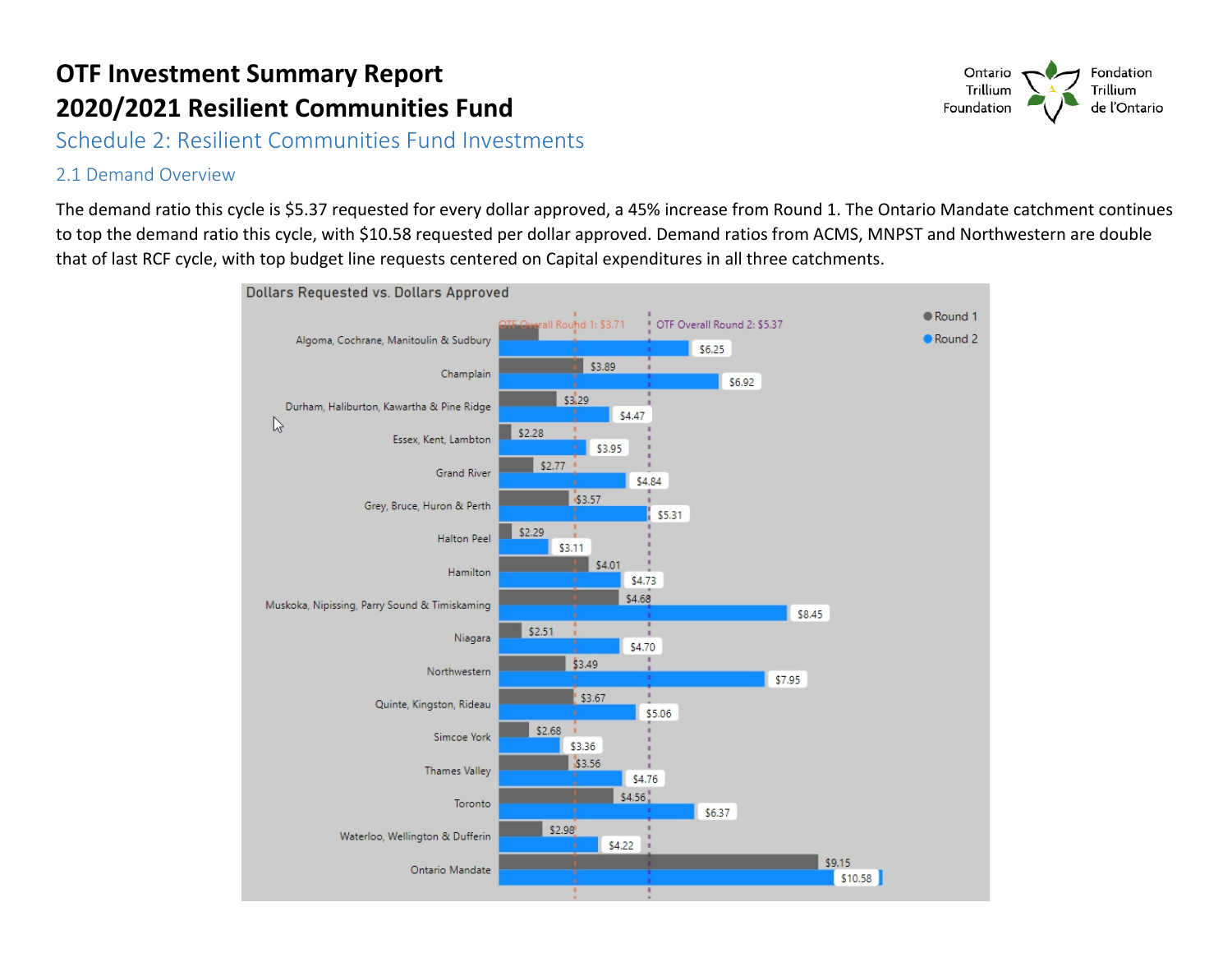2.2 Action Area Overview

 increase in share of approvals. Green People-aligned organizations received just 3% of approved investments, remaining the smallest share of the At 40% of overall approvals, organizations whose mandates align with the Connected People Action Area received the largest share of approved investments. Active People-aligned organizations received 14% of approved investments, with just 7% of requests, representing the largest Action Area portfolio.



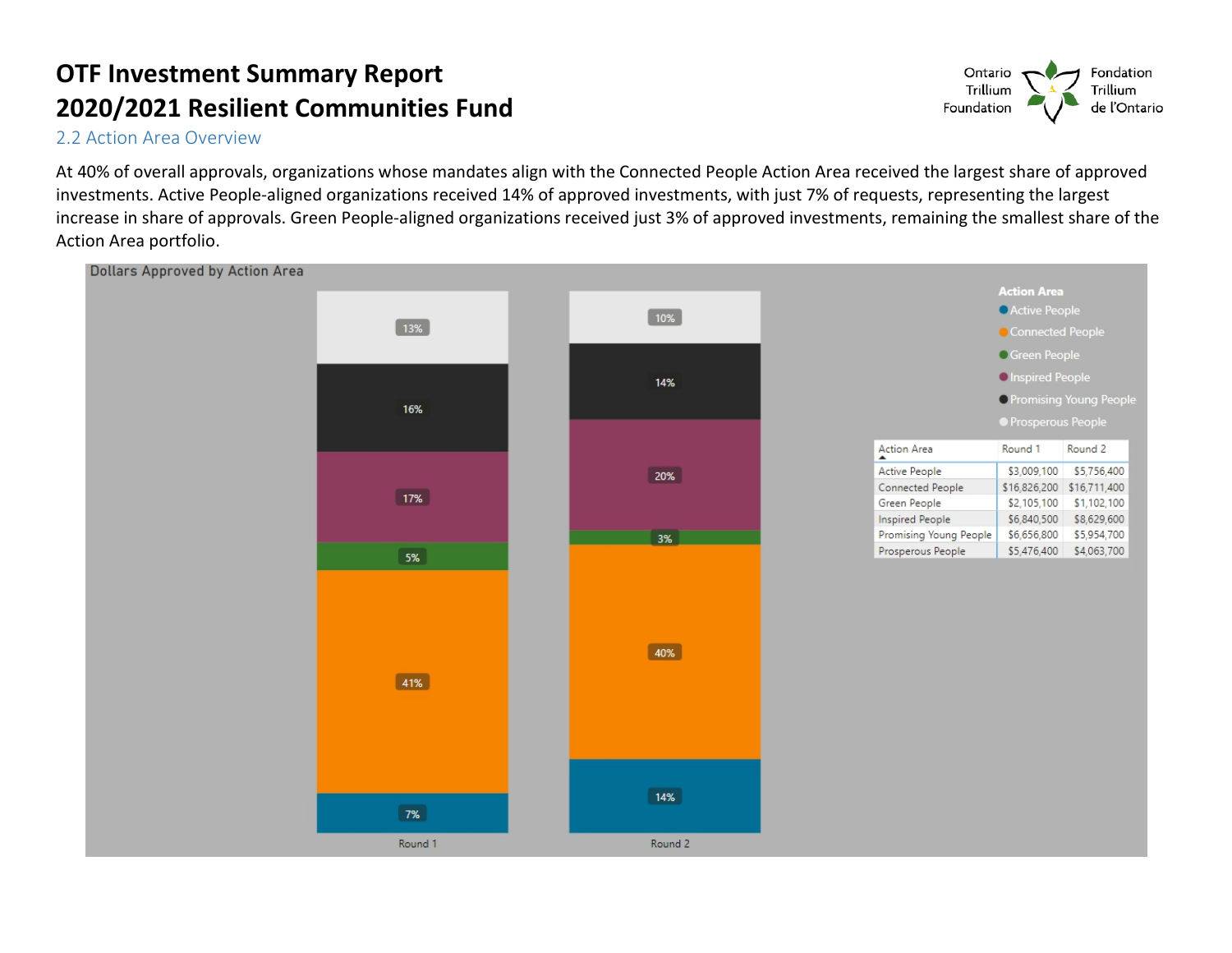2.3 COVID-19 Impacts on Organizations

 Mirroring trends from last cycle, the top identified impacts of COVID-19 on organizations were the ability to generate revenue (78%), deliver program or services due to insufficient infrastructure or technology (79%), and meet demand for services (74%). These trends suggest that 10 months into the pandemic, Ontario nonprofits continue to face the same challenges as in the earlier months of 2020, and as demonstrated by the greatly increased demand for OTF funding.



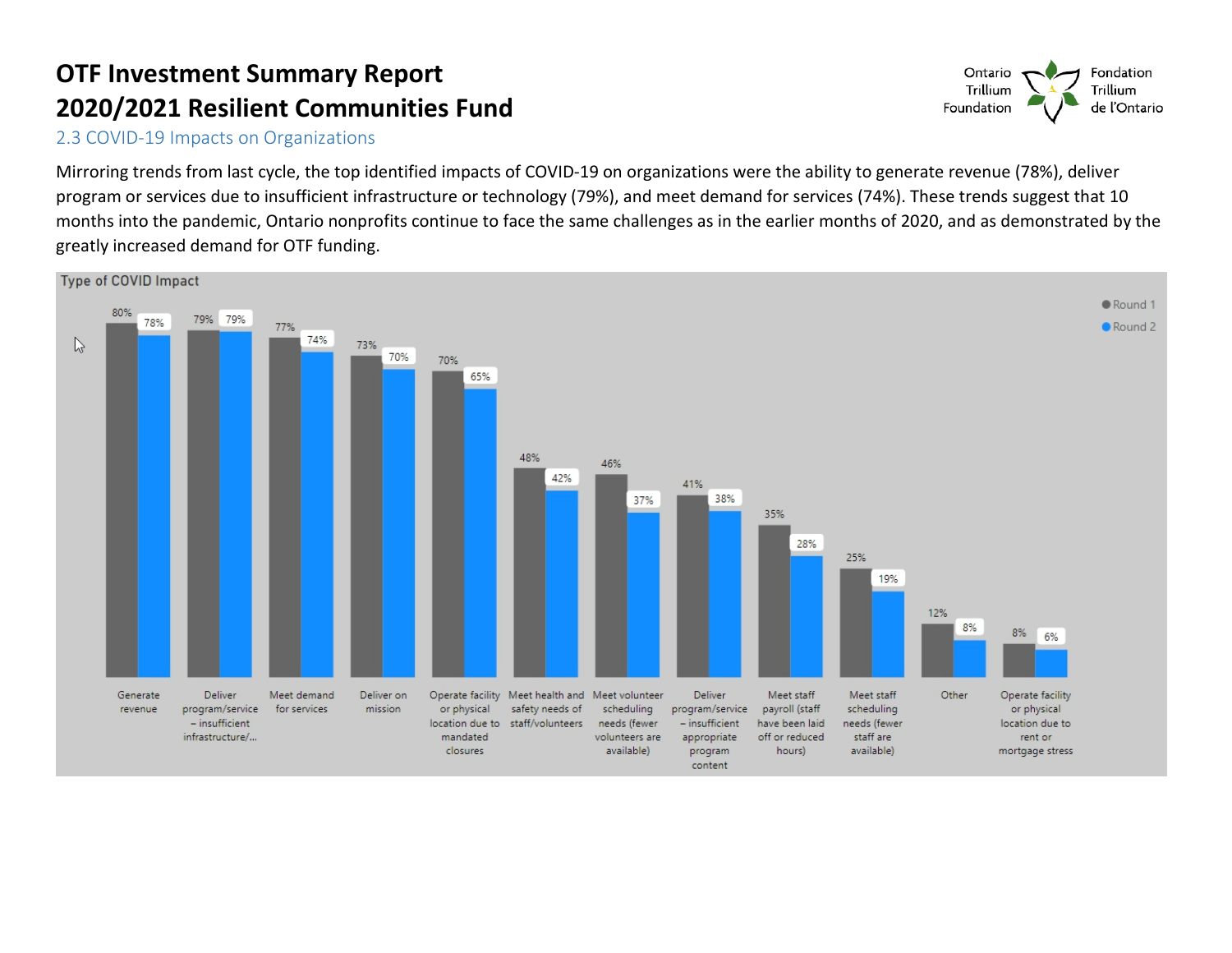2.4 Project Outcomes

 across successful proposals was "adapt or re-imagine the delivery of programs and services to meet the needs of community, employees, and As with Covid Impacts on Organizations, desired Project Outcomes mirror those in RCF Round 1. The most frequently identified project outcome volunteers." In exception to this overall trend, Active People-aligned organizations most frequently identified "Procure equipment or renovate spaces to meet the changing needs of the organization, its programs and services" as the desired project outcome. This reflects a greater reliance on physical space for effective sports and recreation programming most often funded in this Action Area.



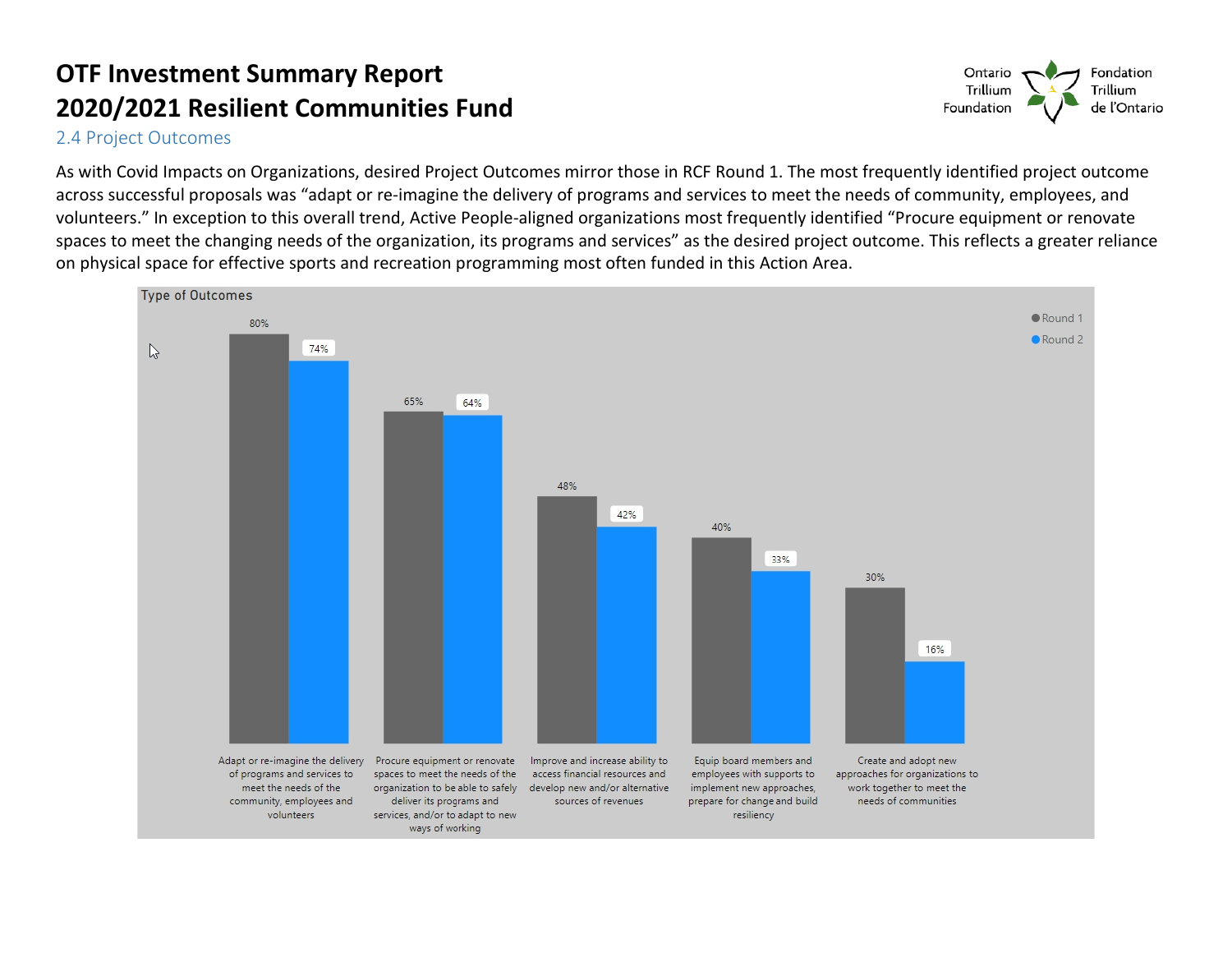2.5 Populations Served and Community Size

 The majority of approved investments will benefit organizations that serve the general population. For the most part, the percent of approved exceptions were requests from organizations serving Black communities, which made up 4.66% of requests and only 1.8% of approved dollars were proportional to demand, including Francophone serving proposals, which increased from 2.7% in Round 1 to 3.4% of overall. The investments, and Women-serving organizations, which made up 4.67% of requests and 7.6% of approved investments. Applications from Blackserving organizations were declined at higher rates at Organization Eligibility (8% vs. 3% overall), Organization Assessment (47% vs. 30% overall), and Project Eligibility (13% vs. 8% overall) stages.



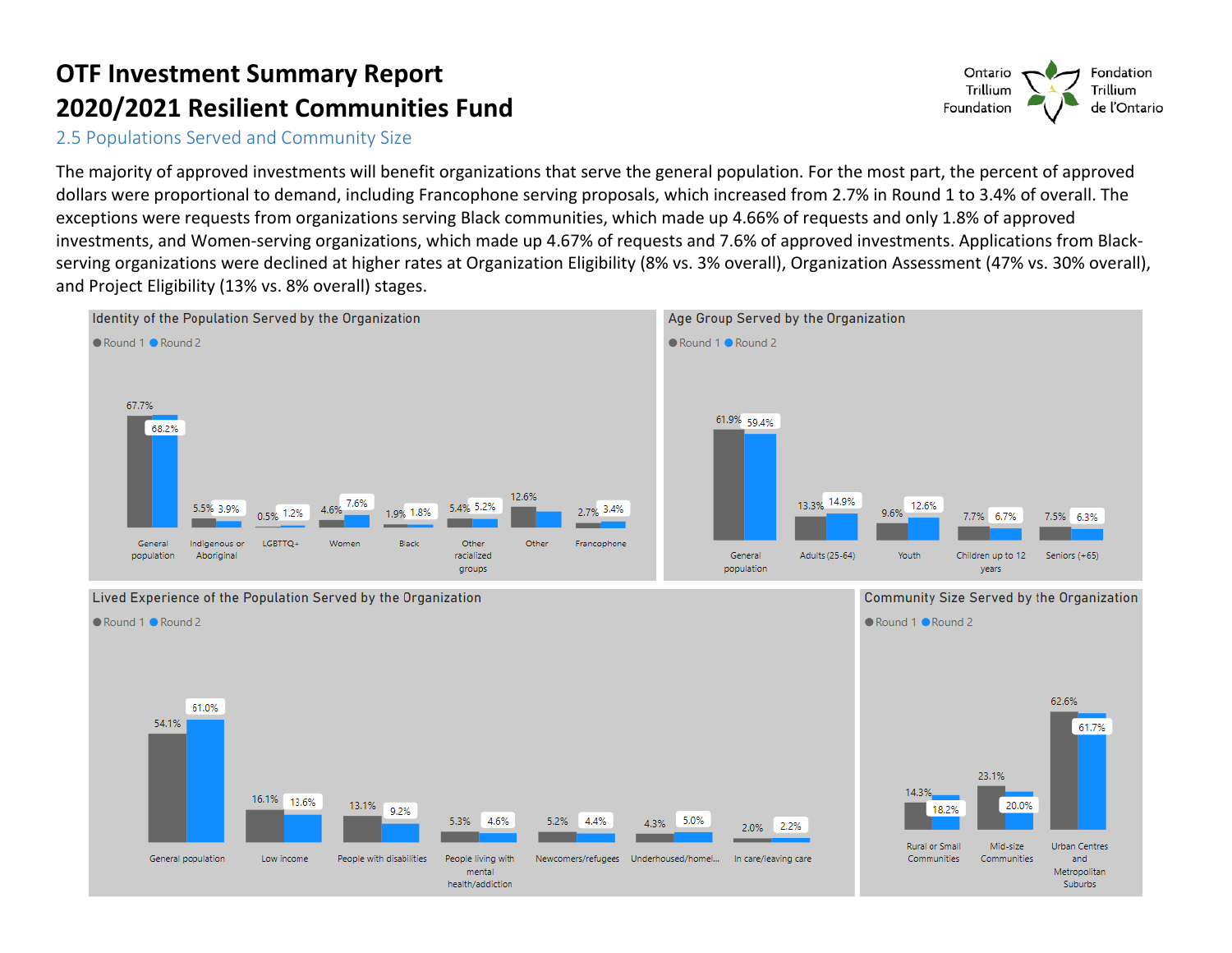

#### 2.6 Organizational Characteristics

 The majority of approvals will go to support relatively established and larger organizations that are run by both paid staff and volunteers. Compared to last round, a larger proportion of approved investments will benefit organizations that are smaller (8.7% vs 6.8%), volunteer-run (4.3% vs 2.6%), and younger than 5 years (5.7% vs 4.8%). Apporved investments in small municipalities and Indigenous band councils are also triple that of last round (5.3%, vs 1.7%; this is captured in "Organization Size – No data collected" category).